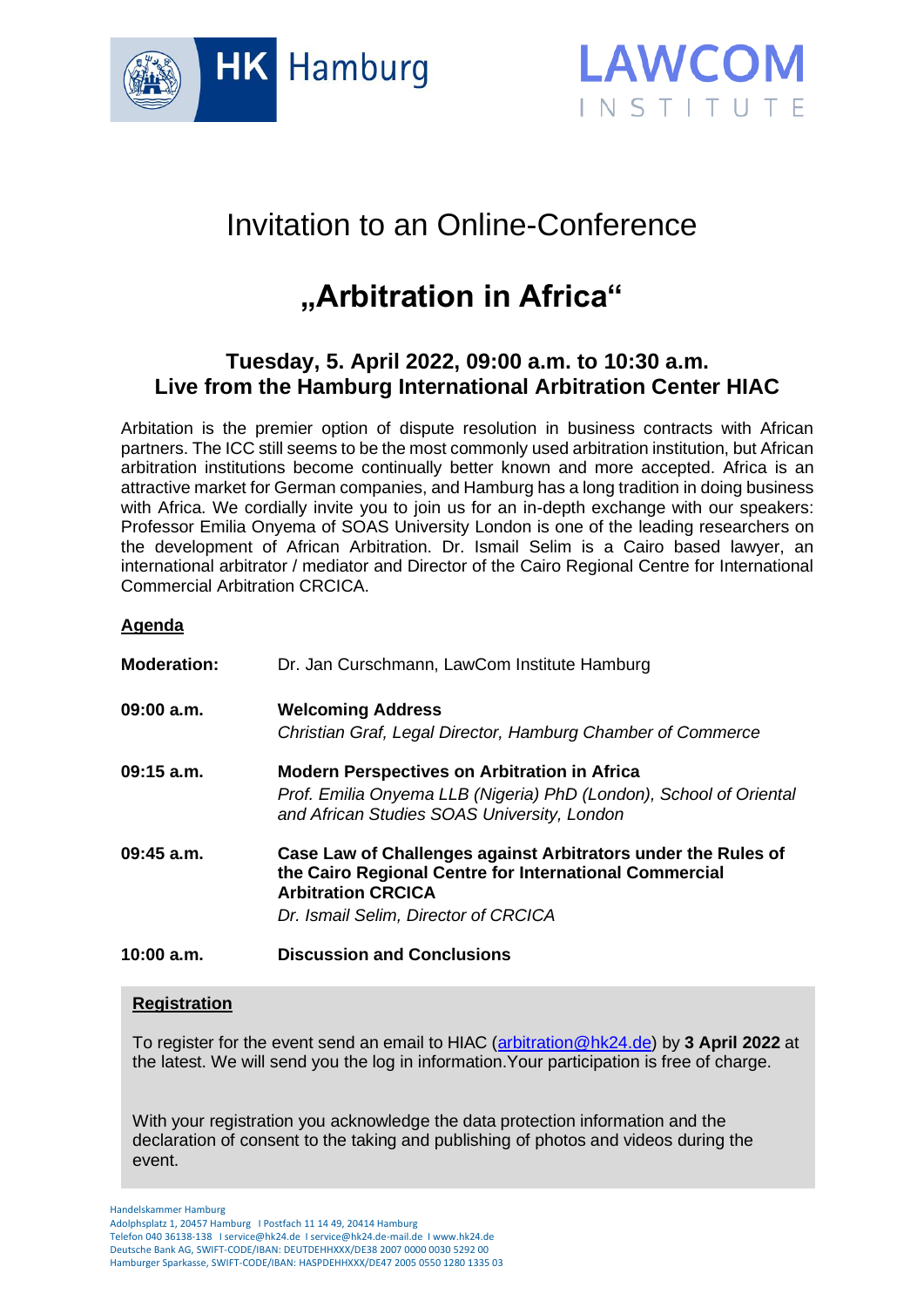#### **"Arbitration in Africa"**

**This event is part of the Hamburg International Arbitration Days which take place from April 2 to April 7 2022. For information about further events, please visit <https://www.dispute-resolution-hamburg.com/> and [https://www.law](https://www.law-school.de/arbitration-day)[school.de/arbitration-day](https://www.law-school.de/arbitration-day) .**

#### **Arbitration in Hamburg**

As an old merchant city, Hamburg has a long and rich history of international trade and arbitration. It is home to almost a dozen arbitral institutions of general and specialised jurisdiction.

With the **Hamburg International Arbitration Center** (HIAC), Hamburg moreover features a central point of contact for all matters related to arbitration in Hamburg and superb hearing facilities. Additionally, the website [www.dispute-resolution-hamburg.com,](http://www.dispute-resolution-hamburg.com/) an initiative by the association Rechtsstandort Hamburg e.V., lists arbitrators and provides easy access to practical information relating to conducting arbitrations in Hamburg.

The HIAC is located at the Hamburg Chamber of Commerce which administers arbitrations based on the rules of various institutions, including the Court of Arbitration of the Hamburg Chamber of Commerce, the Chinese European Arbitration Centre (CEAC), the European-Latinamerican Arbitration Center (ELArb) the Logistics Court of Arbitration, and the Arbitration Board of the German Coffee Association. It is also the appointing authority for *ad hoc* arbitrations pursuant to the Hamburg Friendly Arbitration.

In addition, courts of arbitration of the German Grain Traders Association (VdG) and of the German Association of Wholesale Traders in oils, fats and oil resources e. V. (GROFOR) are located here. The Hamburg Chamber of Commerce is also well connected to the other arbitration institutions in Hamburg, such as the German Maritime Arbitration Association (GMAA).

The HIAC was created based on the joint initiative of the Hamburg Chamber of Commerce and the association Rechtsstandort Hamburg e.V. which promotes Hamburg as a centre for law.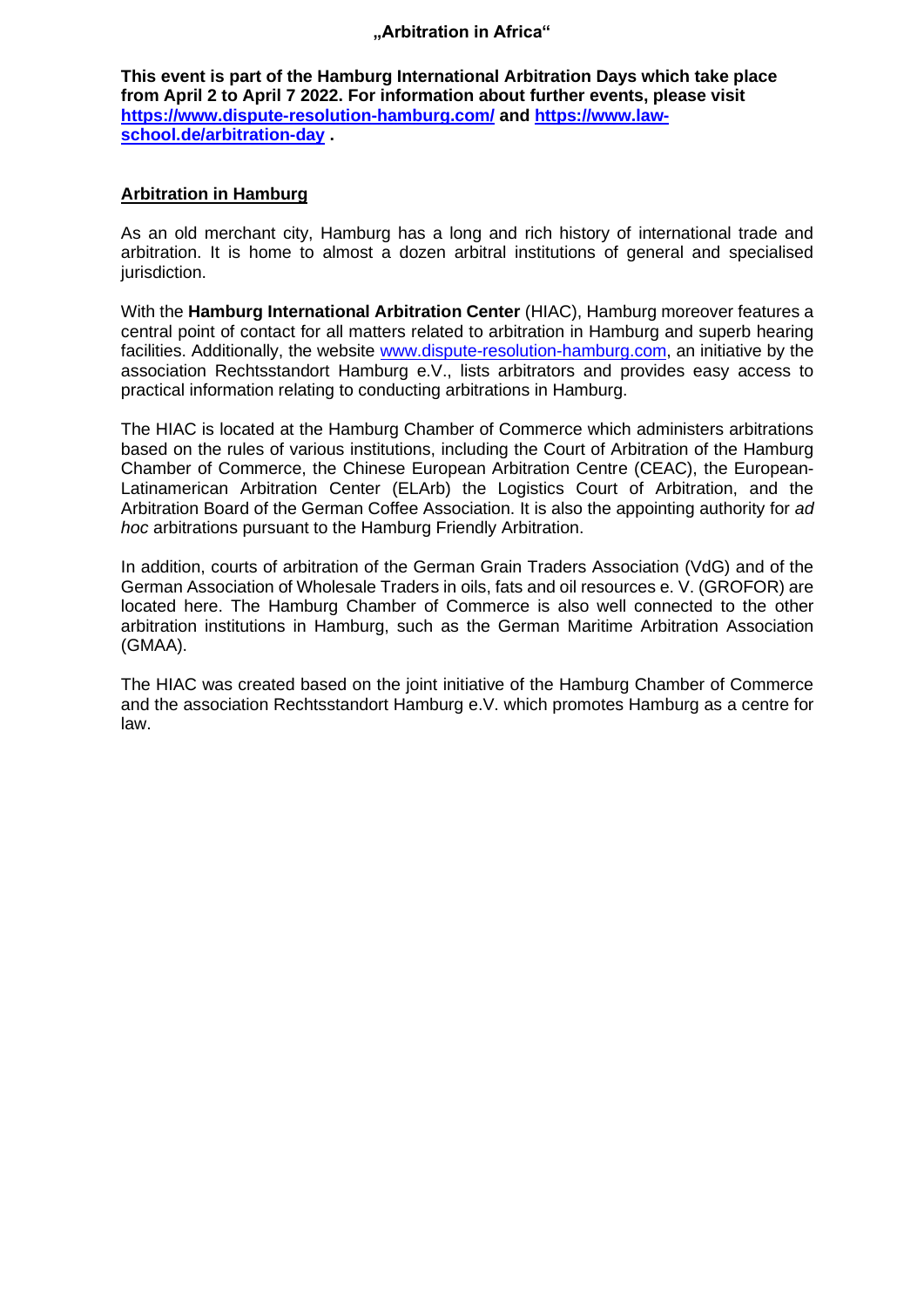

#### **DATA PROTECTION INFORMATION**

The following information provides you with an overview of the processing of your personal data (hereinafter referred to as "data") at events organised by the Hamburg Chamber of Commerce and of your data protection rights.

The

Chamber of Commerce Adolphsplatz 1 20457 Hamburg Germany Telephone: +49 40-36 13 8-138 Fax: +49 40-36 13 8-401 E-Mail service@hk24.de

is responsible for the processing of your data mentioned below. We process personal data in conformity with the provisions of the GDPR and the Hamburg Data Protection Act.

You can contact our Data Protection Officer at:

E-Mail: [datenschutz@hk24.de](mailto:datenschutz@hk24.de) Telefon: +49 40-36 138-344

We process the following data

- □ Salutation
- □ Title (if specified)
- **First name**
- Surname
- $\Box$  Private address and / or company address (one of either is mandatory, with the other being optional)
- Department (if specified)
- **Position (if specified)**
- □ Telephone number
- □ Fax (if specified)
- □ E-mail address
- $\Box$  and, if applicable, the first and surname / company name and address of the invoice recipient

in accordance with Art. 6 (1) letter b) GDPR exclusively for the organisation of events. By registering, you provide your consent pursuant to Art. 6 (1) letter a) GDPR to the processing of the data you have voluntarily provided to the event organisation, if any. Publication of your contact details on the list of participants is also voluntary and will only take place if you have consented to this in accordance with Art. 6 (1) letter a) GDPR. Storage of your data – without prejudice to the regulations governing the storage of documents pursuant to Section 147 of the German Tax Code (AO) – generally applies up to the finalisation of the event. For member companies, the storage period is up to 5 years after erasure from the Commercial Register or after deregistration of the business. The storage period is extended accordingly as long as the processing of the data is necessary for the assertion, exercise or defence of legal claims.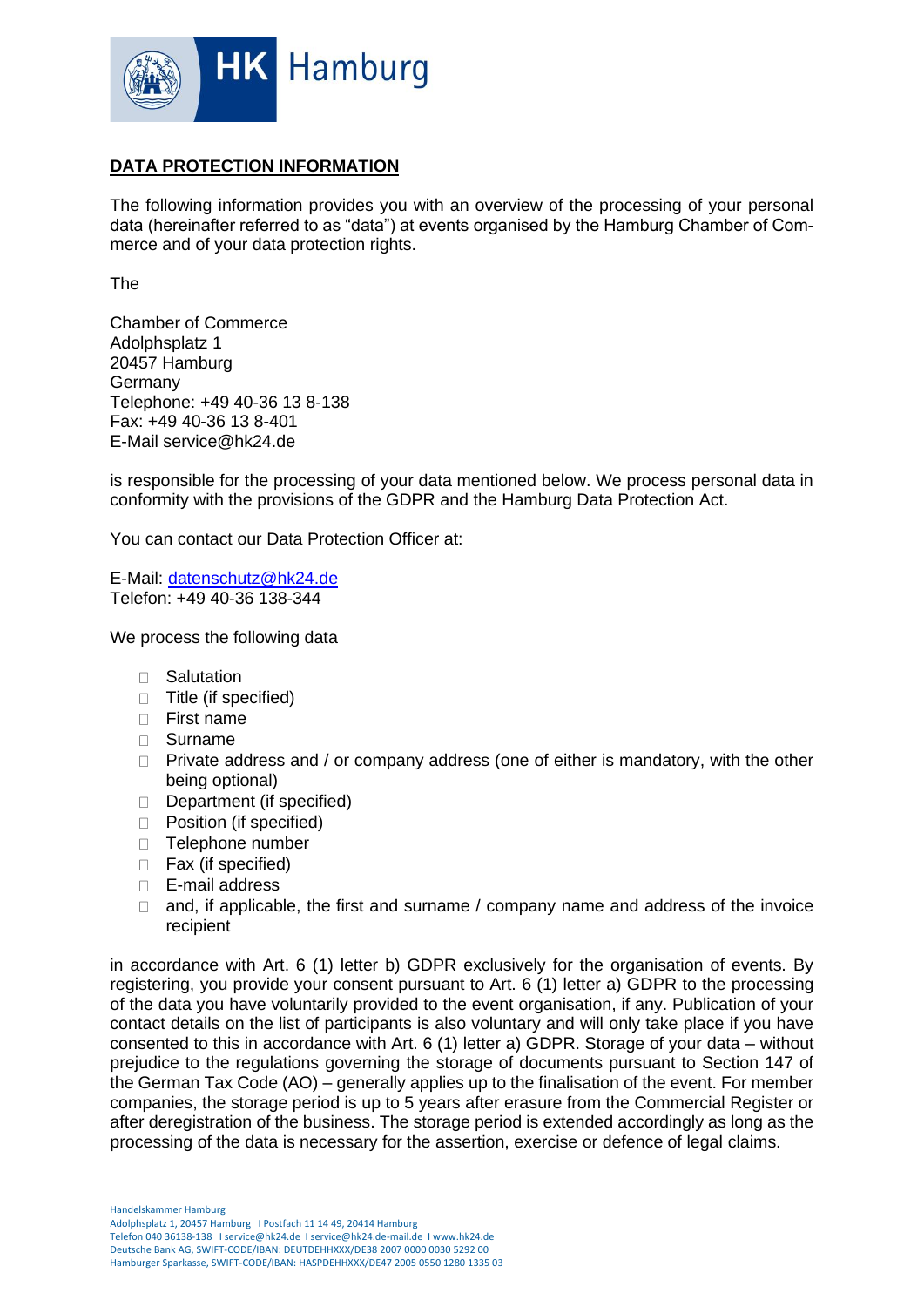The Controller [as defined in the GDPR] is the Hamburg Chamber of Commerce, Adolphsplatz 1, 20457 Hamburg, Tel.: +49-(0)40 36138-138, Fax: +49-(0)40 36138 - 401,service@hk24.de. The representative is Chief Executive Officer Dr Malte Heyne. You can contact the official Data Protection Officer at datenschutz@hk24. You are entitled to request information from the Hamburg Chamber of Commerce regarding personal data stored about you and/or your company. Moreover, you have the right - without prejudice to the right of the Hamburg Chamber of Commerce to process member data within the scope of its statutory mandate in accordance with Section 9 of the [German] Act on Chambers of Industry and Commerce (IHK-G) - to rectify, erase and restrict the processing of your personal data in accordance with the respective regulations. The supervisory authority responsible for exercising the right to lodge complaints is the Hamburg Commissioner for Data Protection and Freedom of Information.

You may revoke your consent to the processing of your voluntarily provided data and your consent to publication thereof on the list of participants at any time in writing or electronically to: Handelskammer Hamburg (Adolphsplatz 1, 20457 Hamburg, Tel.: +49-(0)40 36138-138, Fax: +49-(0)40 36138-401, e-mail: service@hk24.de) with effect for the future without giving any reasons whatsoever. We wish to point out that the revocation of consent does not affect the lawfulness of processing carried out on the basis of your consent until revocation thereof.

Should you wish to cancel your registration for an event, please let us know explicitly - our [General business terms and conditions for our events](https://www.hk24.de/ueber-uns/impressum-nutzungsbedingungen-agbs/veranstaltungsdatenbank-agb-4570056) are applicable.

#### **Amendments to this data protection declaration**

This data protection declaration is currently valid as of August 2019. [Further information on data protection is available on our website.](https://www.hk24.de/ueber-uns/impressum-nutzungsbedingungen-agbs/datenschutz-1140714)